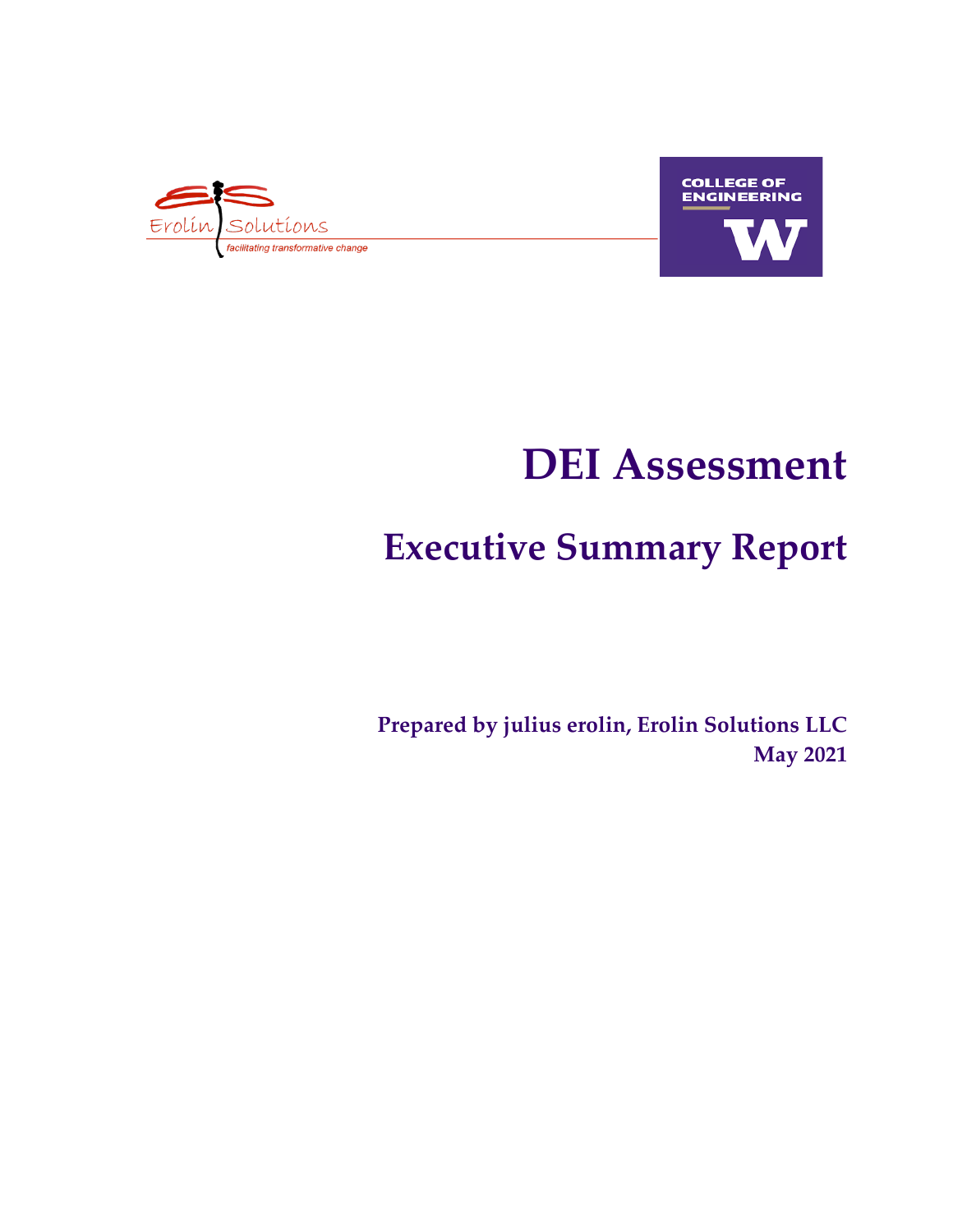

## **Contents**

| 1. |  |
|----|--|
| 2. |  |
| 3. |  |
| 4. |  |
| 5. |  |
|    |  |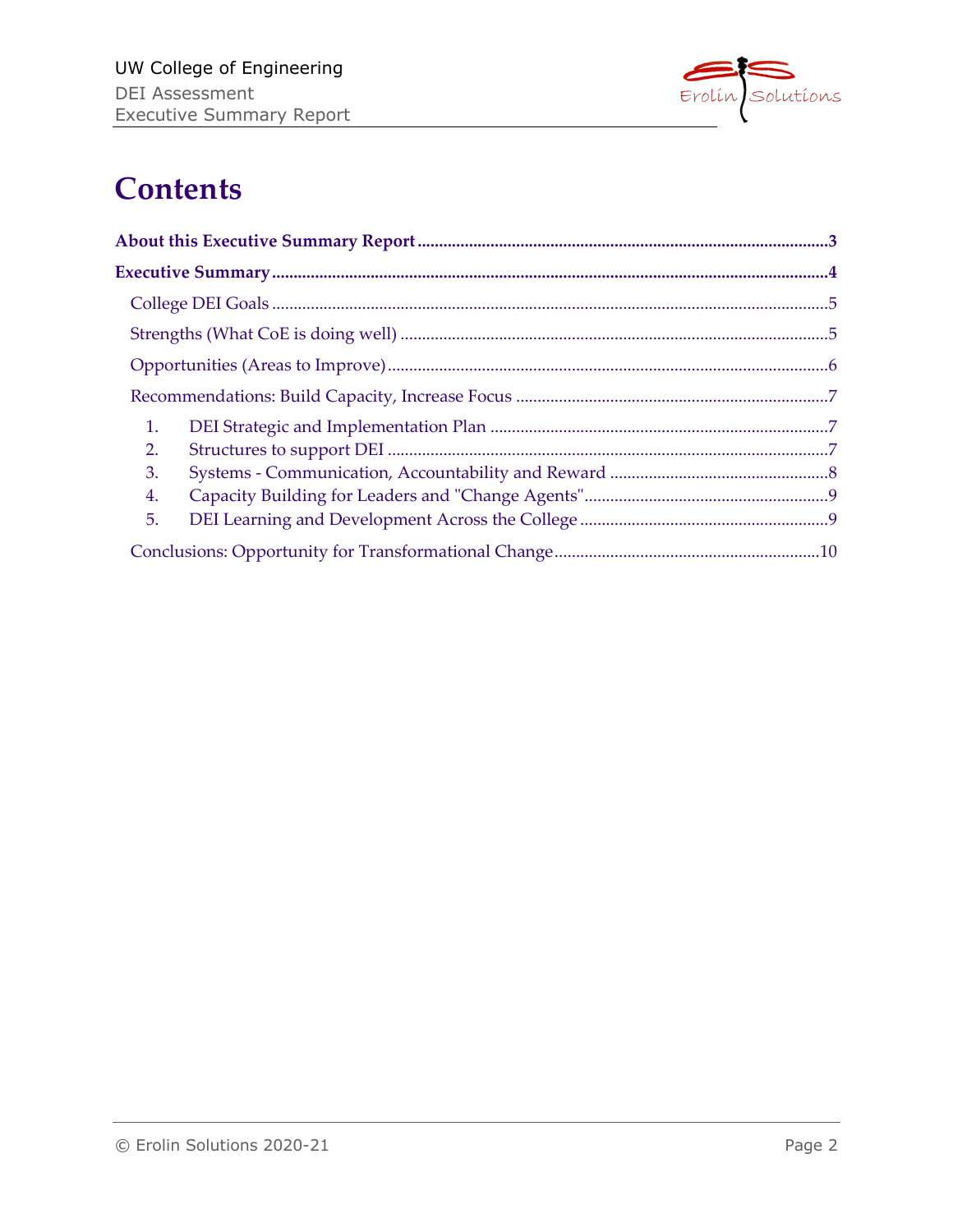

## **About this Executive Summary Report**

This Executive Summary Report is a brief summary of the findings of DEI assessment and our recommendations.

The following separate reports are available:

- 1. CoE DEI Executive Summary.
- 2. Detailed Analysis and Supporting Data Report:
	- $\circ$  IDI Group Reports (1) College, (2) Faculty, (3) Staff, (4) Office of the Dean
	- o Faculty/Staff Survey Analysis (College and Depts)
	- o Faculty/Staff Survey Analysis (By demographic groups)
	- o Students Survey Analysis (College and by demographic groups)
	- o Interviews, Focus Groups and Document Review Summary of Analysis
	- o Intercultural Development Inventory Group Results

Other analyses and reports may be generated upon request.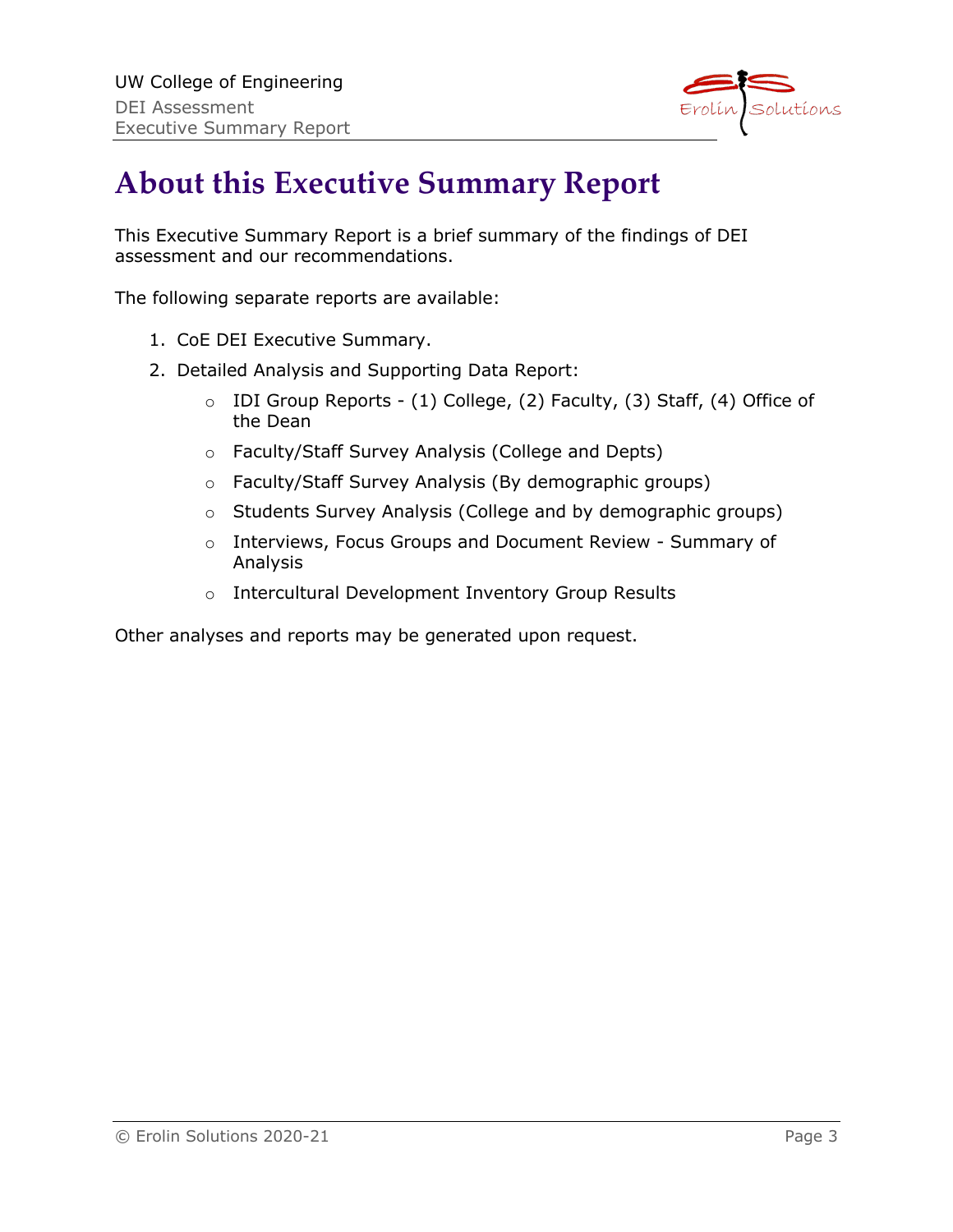

## **Executive Summary**

The College of Engineering (CoE) partnered with Erolin Solutions LLC (Erolin), an external consulting firm, to assist in developing and implementing a College-wide strategic approach to diversity, equity and inclusion (DEI). The key goals of the collaboration are to:

- Gather **baseline data** on the current state of DEI in CoE (Assessment);
- Provide actionable **recommendations**; and,
- Assist in developing a multi-year **DEI strategic plan** for the College.

This report summarizes the results of the organizational assessment along with Erolin's recommendations.

The goal of the assessment was to assess CoE's current strengths, challenges and opportunities around building a diverse, equitable and inclusive College.

The assessment was limited in scope. The focus was on building upon current information already available to the College. Erolin sought to obtain quantitative and qualitative information in the form of individual and groups experiences of faculty, staff and students. These experiences and perspectives were obtained through surveys, individual interviews, focus groups, briefings/dialogues, and administration of the IDI (Intercultural Development Inventory), a psychometric instrument that measures individual and group capacity for intercultural competence. The level of individual and group intercultural competency has been shown to be a predictor of achieving DEI goals.

Data was gathered and analyzed using McKinsey's 7-S framework, which looks at an organization's "7 S's" - shared values, structures, systems, strategies, staff (people), skills and style. **The results of the assessment provided sufficient data for sound generalizable analysis of the progress of the College in relation to DEI, and for development of actionable recommendations.**

The following themes from the assessment are arranged in terms of Goals, Strengths (what CoE is doing well) and Opportunities (what can be or needs to improve). Recommendations are based on the assessment results, research and practice on DEI in organizations, and our experience helping organizations on DEI.

**We conclude that CoE has a significant opportunity to leverage the current high levels of commitment, support and optimism for achieving DEI goals, and the creative, innovative and problem-solving ethos of engineers and scientists, to plan and implement transformational change towards a diverse, equitable and inclusive College.**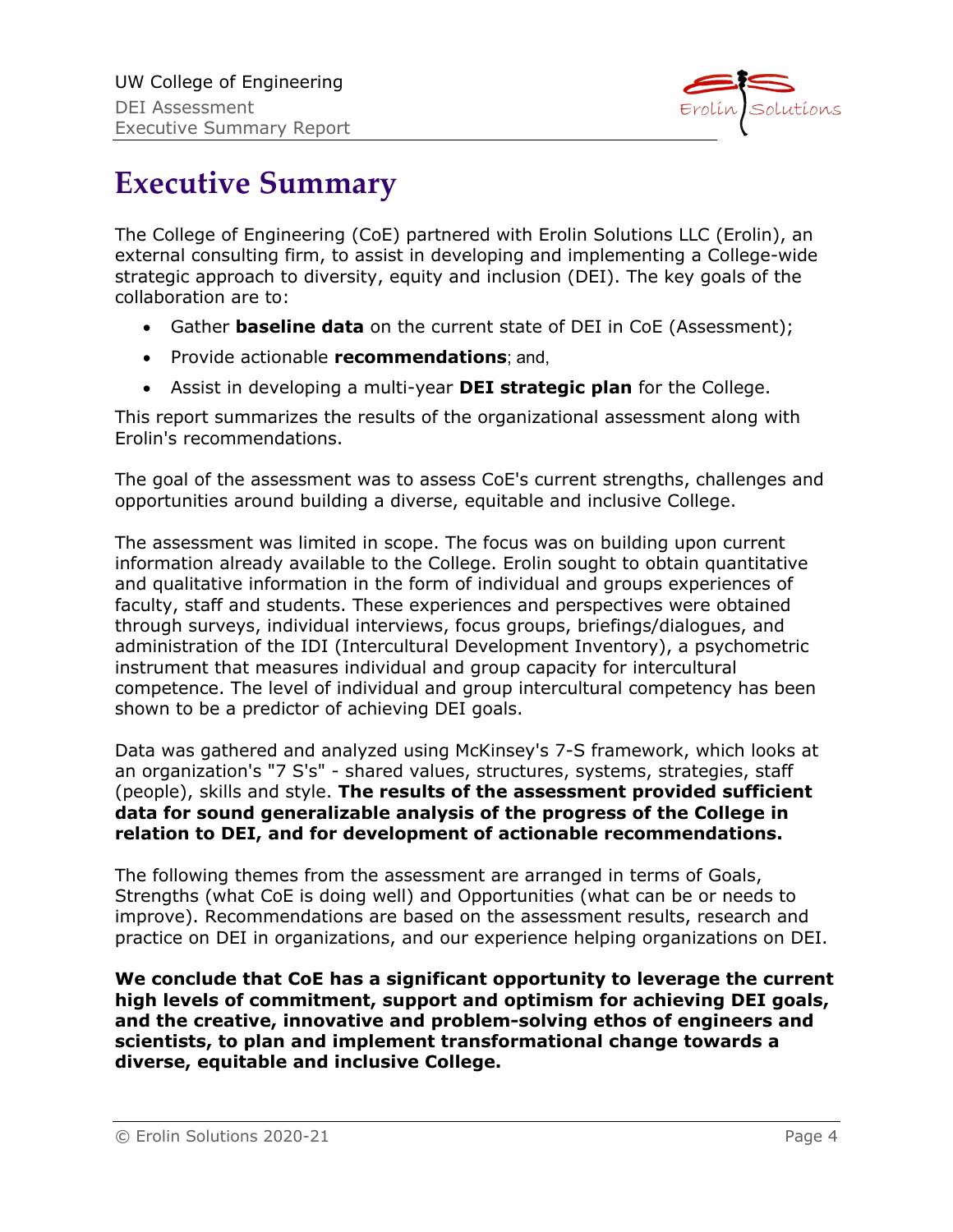

## **College DEI Goals**

Based on the assessment, the College has three primary goals on DEI:

- 1. Diverse representation: A College community of faculty, staff and students that reflect the diversity of the communities it seeks to serve.
- 2. Equitable and inclusive structures, systems and practices: A College whose DEI values are reflected across all its functions and activities - research, education and outreach.
- 3. Equitable and inclusive culture: A College culture where all members are treated equitably, feel valued and have the opportunity to thrive and succeed.

## **Strengths (What CoE is doing well)1**

- 1. **Shared understanding of the value and impact of DEI.** Across the College, DEI is seen as essential or important to the College mission, to the success of students, and to faculty and staff in their performance of their jobs.
- 2. **Clear commitment and aspiration from departments and units on DEI.**  Departments and units express their commitment and engage in ongoing planning and activities on DEI.
- 3. **Significant actions and efforts from departments and units on DEI.**  Departments and units have engaged in ongoing learning (discussions, dialogues and training), continue to identify strategies, and have implemented specific actions on DEI, particularly in the last academic year.
- 4. **High interest and aspiration to learn more on DEI**: About 80% of faculty/staff and 71% of student survey respondents expressed interest in learning more about DEI, and the IDI group results reflect an intent or aspiration to deeply value and understand cultural differences.
- 5. **Optimism and encouragement on the current efforts and "trajectory" of DEI.** Across the College, the discussions/dialogues, planning and specific actions, are welcomed by most faculty, staff and students. Faculty and staff are particularly encouraged by the focus on DEI in the past academic year with the hiring of a new Associate Dean of DEI and this DEI assessment.
- 6. **Awareness and ongoing efforts, with some success, on increasing representation of underrepresented groups, particularly women.**  Departments and units have made ongoing programmatic efforts with some success to increase representation among students, faculty, staff and leadership roles.

 $1$  Both the Strengths and Opportunities are numbered in order of highest/most to lowest/least identified in the assessment.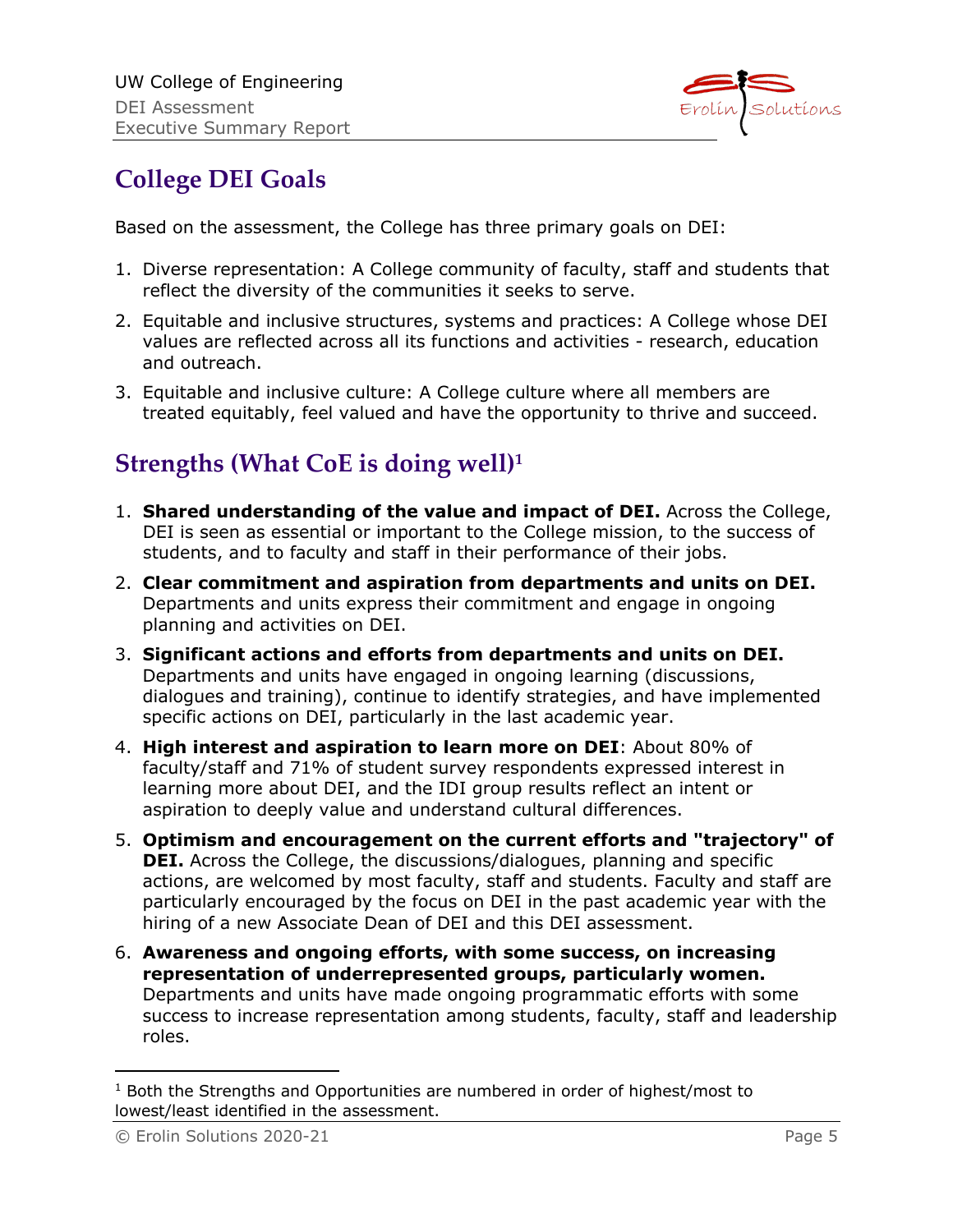

## **Opportunities (Areas to Improve)**

- 1. **Develop consistent integrated strategies, structures and systems to support DEI**. Assessment results highlight the lack of a consistent integrated strategy, structures and systems to support action planning, implementation, accountability and sustainability.
- 2. **Improve synergy (communication, coordination and collaboration) of DEI efforts across the College.** DEI efforts appear dispersed and siloed among different departments and various groups, sacrificing synergy, accountability, and effective communication.
- 3. **Provide consistent, coordinated and appropriate learning and development on DEI for faculty, staff and students, particularly those leading the work on DEI**. There is a general recognition that faculty, staff and student capacity (awareness, knowledge and skills) are not commensurate with the College community's shared value and commitment on DEI. Moreover, individuals and groups facilitating DEI change highlight the need for support, subject-matter expertise, tools and skills to effectively "do DEI work". Three key priority areas emerged from the assessment: (1) Capacity building for leaders and "change agents" to facilitate DEI change; (2) tools and skills for engaging in dialogue and difficult conversations; and (3) tools and skills for handling inappropriate behaviors and complaints.
- 4. **Increase diversity and representation across the College**. While departments and units continue to make efforts to increase diversity and representation with particular focus on gender, racial/ethnic and socioeconomic differences, progress has been slow and/or minimal.
- 5. **Deepen shared meaning and understanding**. Although faculty, staff and students report that diversity, equity and inclusion are seen as essential or important to individual, department/unit and College success, there are different levels of understanding, engagement and "buy-in" across the College.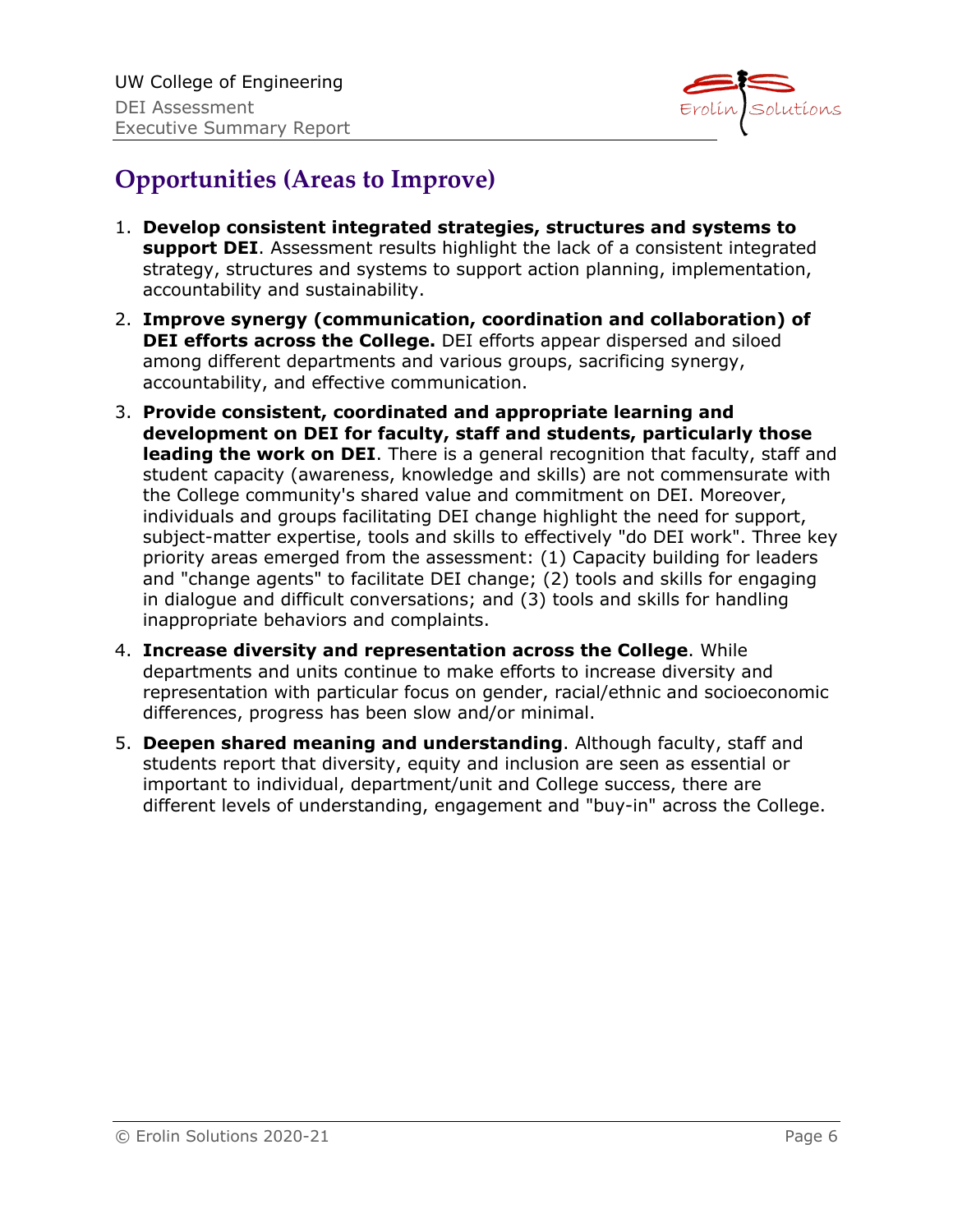

### **Recommendations: Build Capacity, Increase Focus**

The recommendations are intended to build upon CoE's successes and current efforts, address current challenges and opportunities, and establish a more coherent, sustainable and measurable approach to achieving CoE's DEI goals. The recommendations are aimed at **building organizational capacity and increasing focus**.

1. DEI STRATEGIC AND IMPLEMENTATION PLAN

### **Develop and implement a multi-year DEI Strategic and Implementation Plan.**

A College-wide multi-year (3-5 years) DEI Strategic and Implementation Plan (DEI SIP) will facilitate shared understanding and value of DEI, provide clarity of CoE goals, and serve as a framework and roadmap to focus efforts, measure outcomes, and adapt to changing organizational challenges and opportunities.

The DEI SIP can be integrated into the current penultimate draft of CoE's Strategic Plan 2021-26. However, we recommend that CoE develop a separate strategic and implementation document within the next 2-3 months. This is due to the (1) the salience and urgency of DEI, particularly for students, (2) the need to build College structures and systems that support the strategy, and (3) the need to develop and implement capacity building in the near future. The DEI SIP can serve as actionable framework and guide for departments and units in their ongoing efforts. The CoE Strategic Plan 2021-26 can serve as guiding principles and a clear way to integrate DEI in all aspects of CoE's mission, vision and values.

We recommend organizing the DEI SIP under three actionable and measurable "pillars": People, Capacity/Capability, and Culture.

2. STRUCTURES TO SUPPORT DEI

### **Establish and/or improve College structures that help achieve DEI goals.**

CoE consists of independent and autonomous departments and units. This autonomy can be a source of strength in accomplishing DEI goals, with reliance on "local" or "on the ground" knowledge and initiative, creative and innovative problem solving, and efficiency and speed of planning and action. This independence and autonomy can also function as "silos" that inhibit collaboration, sharing expertise, experience and resources, and measuring and learning from outcomes. It can also generate inconsistent or uneven experiences on DEI for individuals and groups across the College, which can minimize the impact of successes and/or magnify challenges and shortcomings.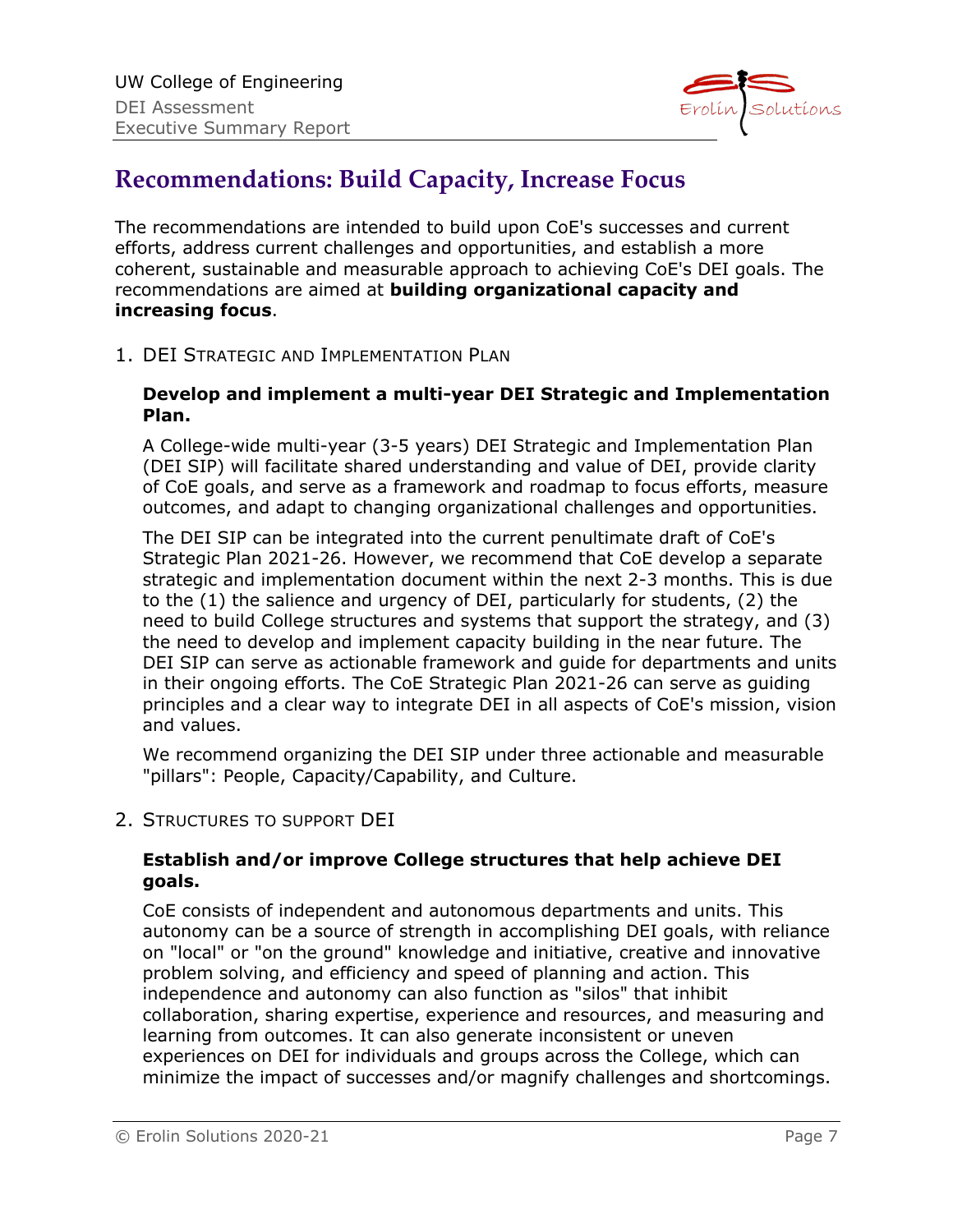

We recommend structures that take advantage of the benefits of autonomous departments and units while increasing synergy (communication, coordination and collaboration). Each part of the structure should have clear roles and responsibilities as well as the capacity (i.e., resources, knowledge and skills) to carry out those responsibilities.

Given the current structures and systems in place, we recommend the following 4-level structure:

- a. Office of DEI: The newly created position of Associate Dean of DEI is a critical first step in developing a strategic approach to DEI. We recommend that the Office is structurally empowered (i.e., resources) to provide guidance and support in at least five areas: (1) DEI subject matter expertise, (2) communications, (3) metrics, (4) compliance and conflict resolution, and (5) DEI-related training and development.
- b. EDDC and/or DEI Council: A skilled, knowledgeable, connected and supported committee or council is essential to effective and sustainable communication, coordination and collaboration of DEI activities and practices. Committees like the EDDC serve as critical "bridges" and must be empowered and have the capacity to serve that purpose.
- c. Faculty, staff and student councils and groups: Identify or develop councils and groups that can facilitate communication, feedback mechanisms and accountability.
- d. Affinity groups: Establish and/or support current affinity groups (groups formed by social identities and/or DEI-related interests). Affinity groups primarily function as support networks. As part of the CoE structure, these groups can also function as communication/feedback systems to increase accountability.
- 3. SYSTEMS COMMUNICATION, ACCOUNTABILITY AND REWARD

#### **Review and improve College communication, accountability, and reward systems to achieve DEI goals.**

We recommend a review four key systems to identify gaps and improvements:

- a. Communications. Currently, information and resources on DEI-related programs and initiatives are dispersed across the different departments and units. While having departments/units develop and use their own communication systems (e.g., web pages) can be most effective in reflecting the unique cultures and needs of the departments/units, having an integrated communication system (e.g., CoE DEI portal) would increase visibility, convey commitment across the College, and facilitate collaboration.
- b. Bias and harassment reporting and resolution systems. The assessment results highlight a lack of confidence in the system and a high hesitancy to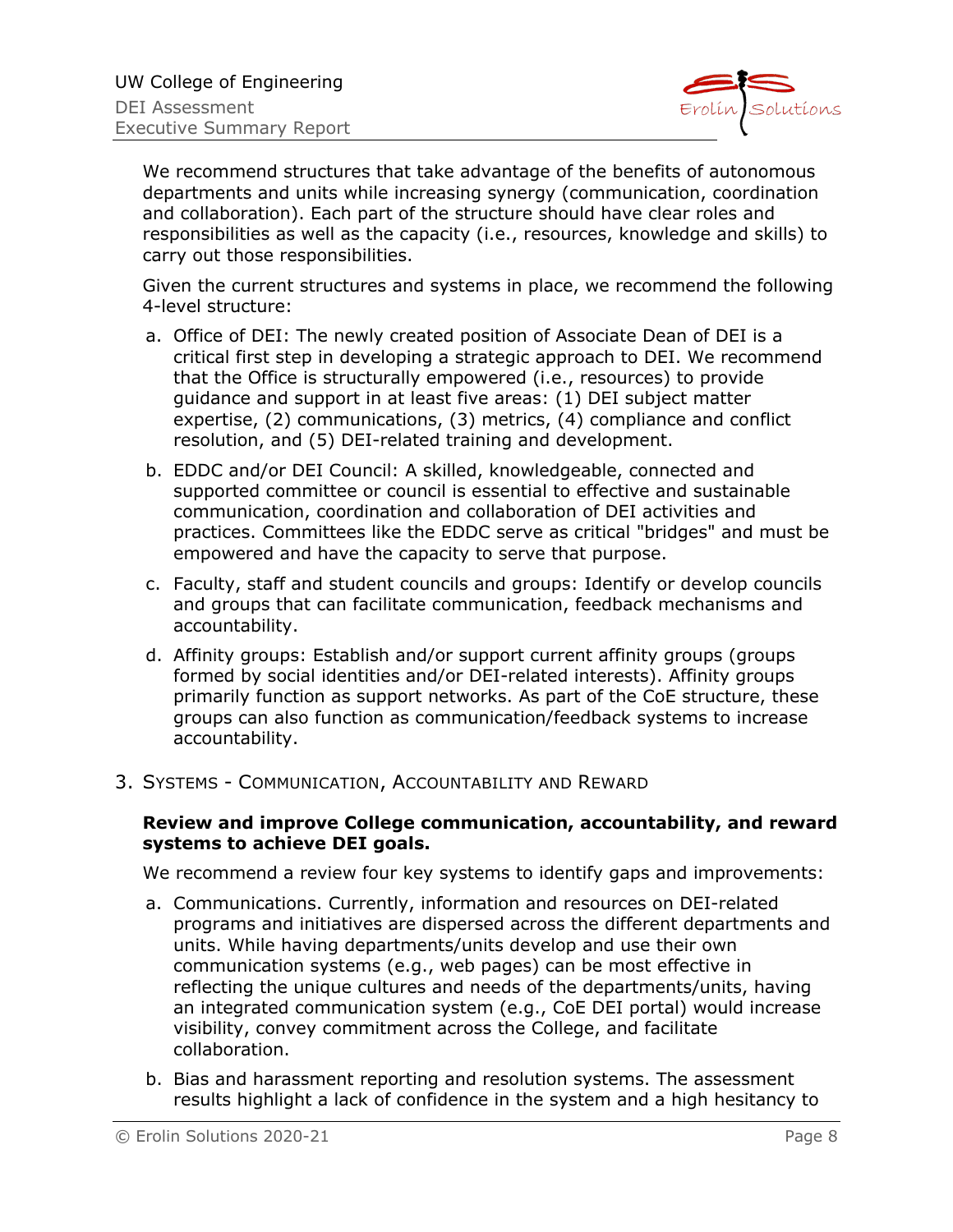

report incidents. While this may be addressed to a large degree through training, the system(s) should be reviewed to ensure clarity and transparency, ease of use, and responsiveness to different cultural ways of dealing with difficult issues and conflict. We recommend developing a holistic Compliance and Conflict Resolution system within the College or in partnership with the University.

- c. Metrics. We recommend that metrics are developed and maintained across the College on (1) diversity (demographic representation), (2) equity (access and outcomes), (3) inclusion (engagement and satisfaction). A visible and up-to-date "dashboard" or "scorecard" on these metrics, along with current strategies and programs to achieve DEI outcomes, would increase effectiveness.
- d. Critical incident response and communication. The past year's critical community incidents related to social justice highlighted the need for timely and effective response and communication.
- e. Reward systems for DEI work. Review and ensure that reward and talent management systems (e.g., performance management, Promotion and Tenure) recognize DEI activities and efforts in ways that are commensurate with the core DEI value of the College.

#### 4. CAPACITY BUILDING FOR LEADERS AND "CHANGE AGENTS"

### **Build leadership and "change agents" capacity for facilitating change on DEI.**

The assessment results highlighted the need to build the capacity (knowledge and skills) of leaders and change agents (faculty, staff and students) - those who "do DEI work" - to ensure effectiveness, resilience and sustainability.

Individuals and small groups in separate departments/units tend to identify their own needs and opportunities, conduct their own research, and find their own support and resources to implement training and development. This lack of a structured, data and research driven approach to development can impede effective learning and application of knowledge, tools and skills necessary to facilitate individual and organizational change on DEI.

5. DEI LEARNING AND DEVELOPMENT ACROSS THE COLLEGE

### **Increase awareness, knowledge and skills on DEI across the College community.**

Students, faculty and staff are in different places in their awareness, understanding and skills around DEI. We recommend developing a learning and training strategy that facilitates engagement and learning from where individuals are in the DEI journey. The intercultural developmental approach to DEI is an effective guiding framework and a theory of change. It is an approach